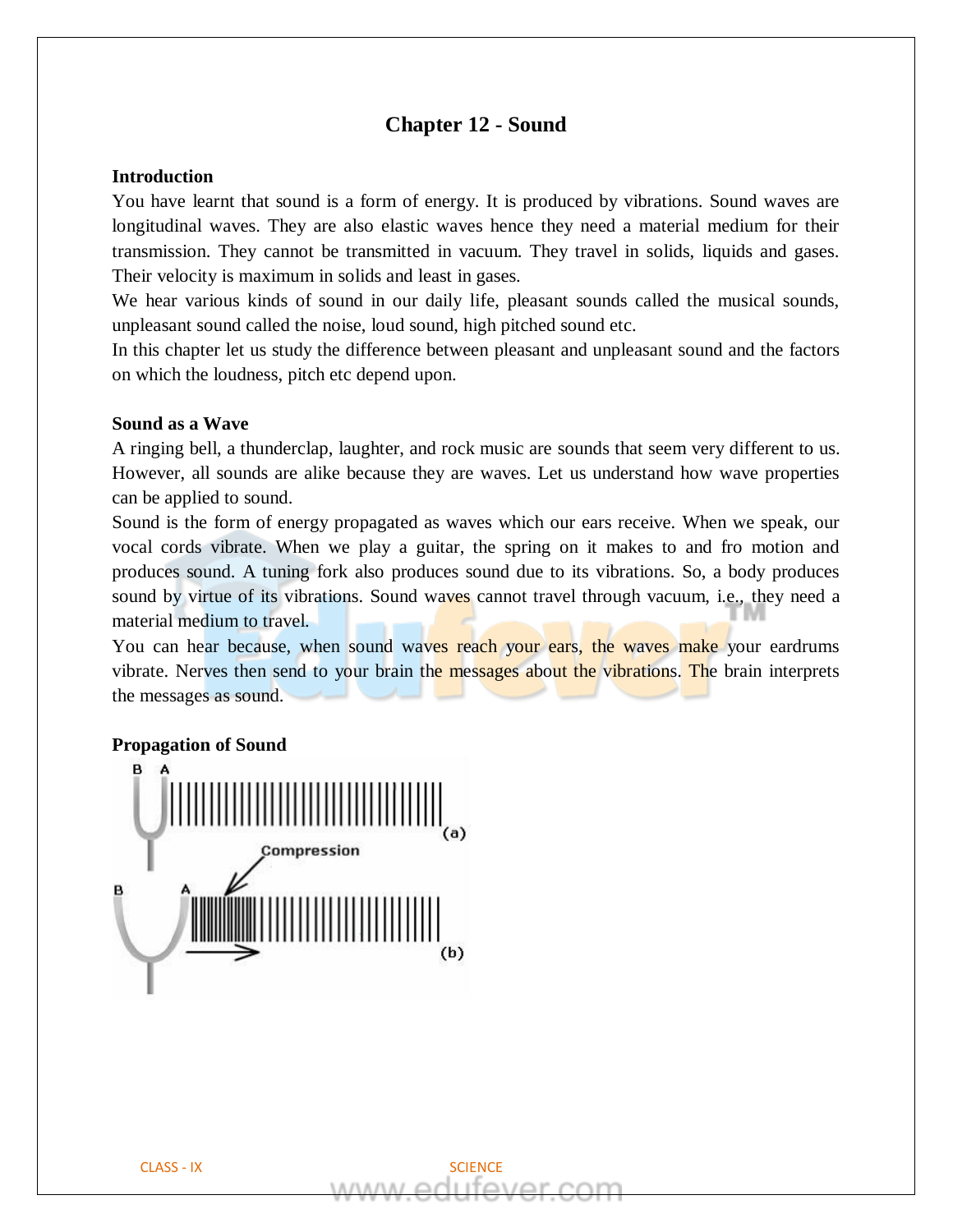

#### **Propagation of sound waves in air from a tuning fork**

A wave motion, in which the particles of the medium oscillate about their mean positions in the direction of propagation of the wave, is called longitudinal wave.

Sound waves are classified as longitudinal waves. Let us now see how sound waves propagate. Take a tuning fork, vibrate it and concentrate on the motion of one of its prongs, say prong A. The normal position of the tuning fork and the initial condition of air particles is shown in the fig (a). As the prong A moves towards right, it compresses air particles near it, forming a compression as shown in fig (b). Due to vibrating air layers, this compression moves forward as a disturbance. As the prong A moves back to its original position, the pressure on its right decreases, thereby forming a rarefaction. This rarefaction moves forward like compression as a disturbance. As the tuning fork goes on vibrating, waves consisting of alternated compressions and rarefactions spread in air as shown in fig (d). The direction of motion of the sound waves is same as that of air particles; hence they are classified as longitudinal waves. The longitudinal waves travel in the form of compressions and rarefactions.

# **Sound Needs a Medium to Travel**

The origin of sound is always some vibrating body. In some cases the vibrations of the source may be very small or very large that it may not be possible to detect them. This type of vibrations is produced by tuning fork, drum, bell, the string of a guitar etc. Human voice originates from the vibrations of the vocal chords and the sound from the musical instruments is due to the vibrations of the air columns. Sound travels in the form of longitudinal wave and it requires a material medium for its propagation.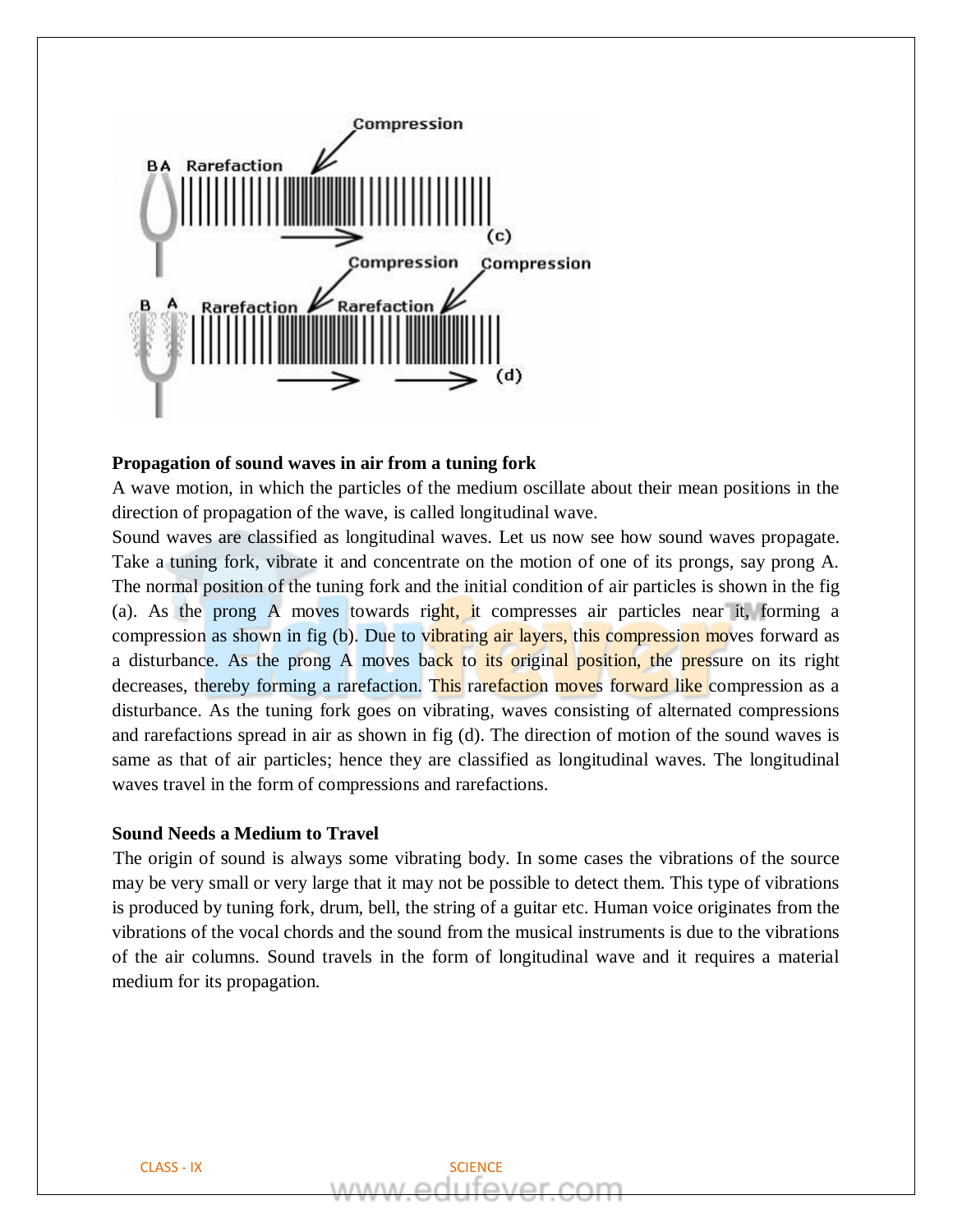**Experiment to show that sound waves (mechanical waves) require a material medium for its propagation** 



Electric bell suspended inside an airtight glass bell jar

An electric bell is suspended inside an airtight glass bell jar connected to a vacuum pump. As the electric bell circuit is completed, the sound is heard. Now if the air is slowly removed from the bell jar by using a vacuum pump, the intensity of sound goes on decreasing and finally no sound is heard when all the air is drawn out. We would be seeing the hammer striking the gong repeatedly. This clearly proves that sound requires a material for its propagation.

Sound can propagate not only through gases but also through solids and liquids. Some materials like air, water, iron etc can easily transmit sound energy from one place to another. On the other hand materials like blanket and thick curtains absorb most of the sound energy.

# **Basic Terms Connected to Waves**

The four important terms used in the study of waves are Wavelength, Amplitude, Frequency and Wave velocity.

Wavelength is the distance between two consecutive points on the wave which are in the same phase. (Same phase means same state of vibrations)

Amplitude is the maximum displacement of the particle from its mean position.

Frequency is the number of periodic oscillations completed in one second. The frequency  $f = 1/T$ where 'T' is the time taken to complete one oscillation. The unit of this measure is hertz [Hz]. Wave velocity 'v' is the velocity with which the energy is propagated in a medium.



Sound wave

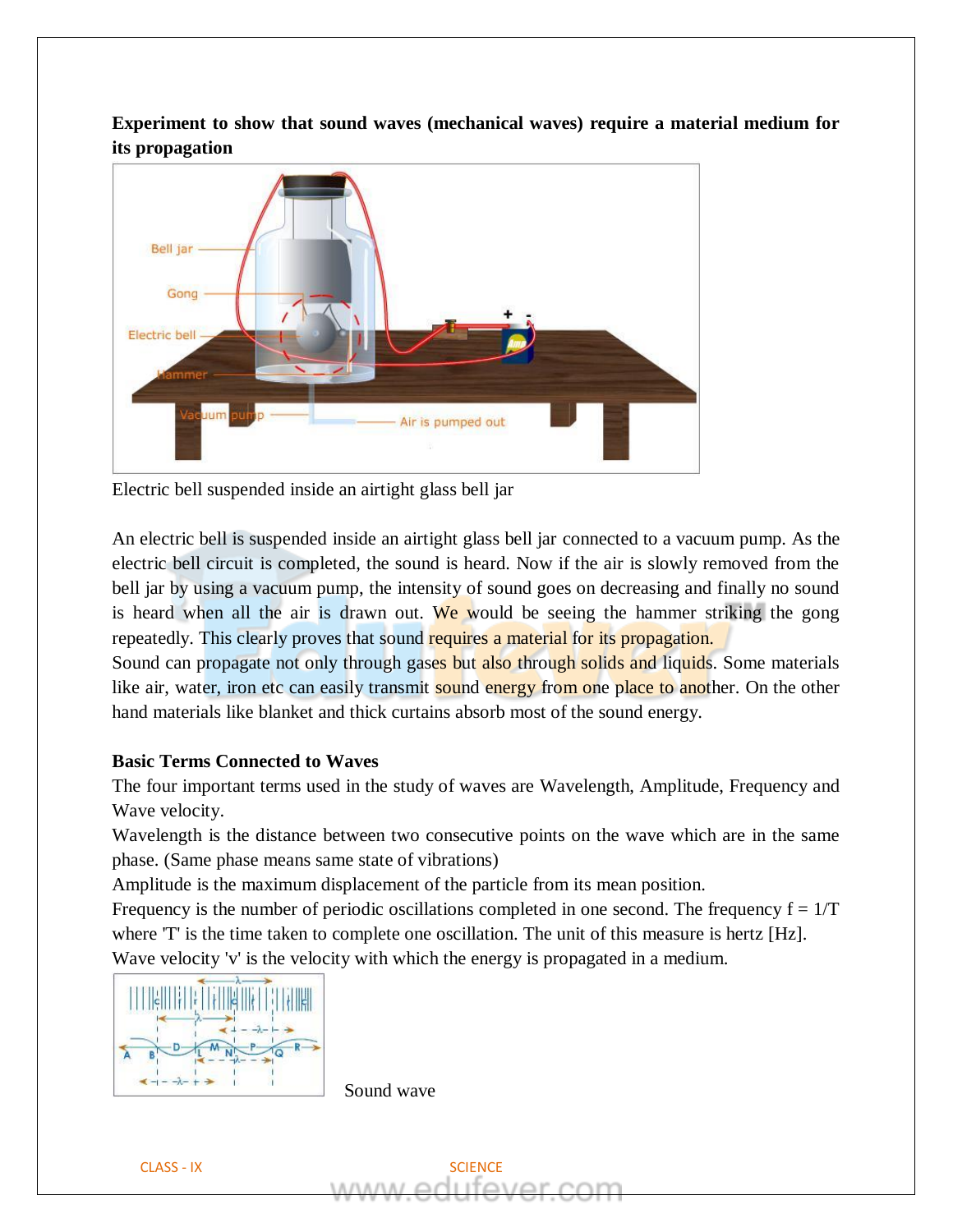As wavelength is the distance covered during one oscillation and frequency is the number of oscillations per second, the product of the wavelength and frequency would give us the wave velocity.

Distance travelled in  $1 s =$  number of waves in one second x wave length Wave velocity = Frequency  $\times$  Wavelength or,  $v = f(x)$ 

# **Speed of Sound**

The flash of lightning due to collision of clouds is seen much before the thunder, although both occur simultaneously. This happens because the velocity of light is greater than the velocity of sound. The speed of sound depends on the properties of the medium through which it travels. The medium can vary in (1) elasticity (2) density (3) pressure and (4) temperature. The speed of sound decreases as it moves from solid to gaseous state. But in any medium the speed of sound increases with increase in temperature. The speed of sound at a particular temperature in various media is listed in the table.

| Speed of sound in different media at $25^0C$ |                  |              |
|----------------------------------------------|------------------|--------------|
| <b>State</b>                                 | <b>Substance</b> | Speed in m/s |
| Solids                                       | Aluminium        | 6420         |
|                                              | Nickel           | 6040         |
|                                              | <b>Steel</b>     | 5960         |
|                                              | Iron             | 5950         |
|                                              | <b>Brass</b>     | 4700         |
|                                              | Glass(Flint)     | 3980         |
| Liquid                                       | Water (Sea)      | 1531         |
|                                              | Water(distilled) | 1498         |
|                                              | Ethanol          | 1207         |
|                                              | Methanol         | 1103         |
| Gases                                        | Hydrogen         | 1284         |
|                                              | Helium           | 965          |
|                                              | Air              | 346          |
|                                              | Oxygen           | 316          |
|                                              | Sulphur dioxide  | 213          |

## **Reflection of Sound**

When sound is incident on a solid or a liquid surfaceit bounces off the surface like light rays. Sound waves also obey the laws of reflection and refraction. For sound waves to reflect, we need extended surface or obstacle of large size. For example, the rolling of thunder is due to successive reflections from clouds and land surfaces.

According to the law of reflection of sound the directions in which the sound is incident and reflected make equal angles with the normal to the reflecting surface and the three lie in the same plane.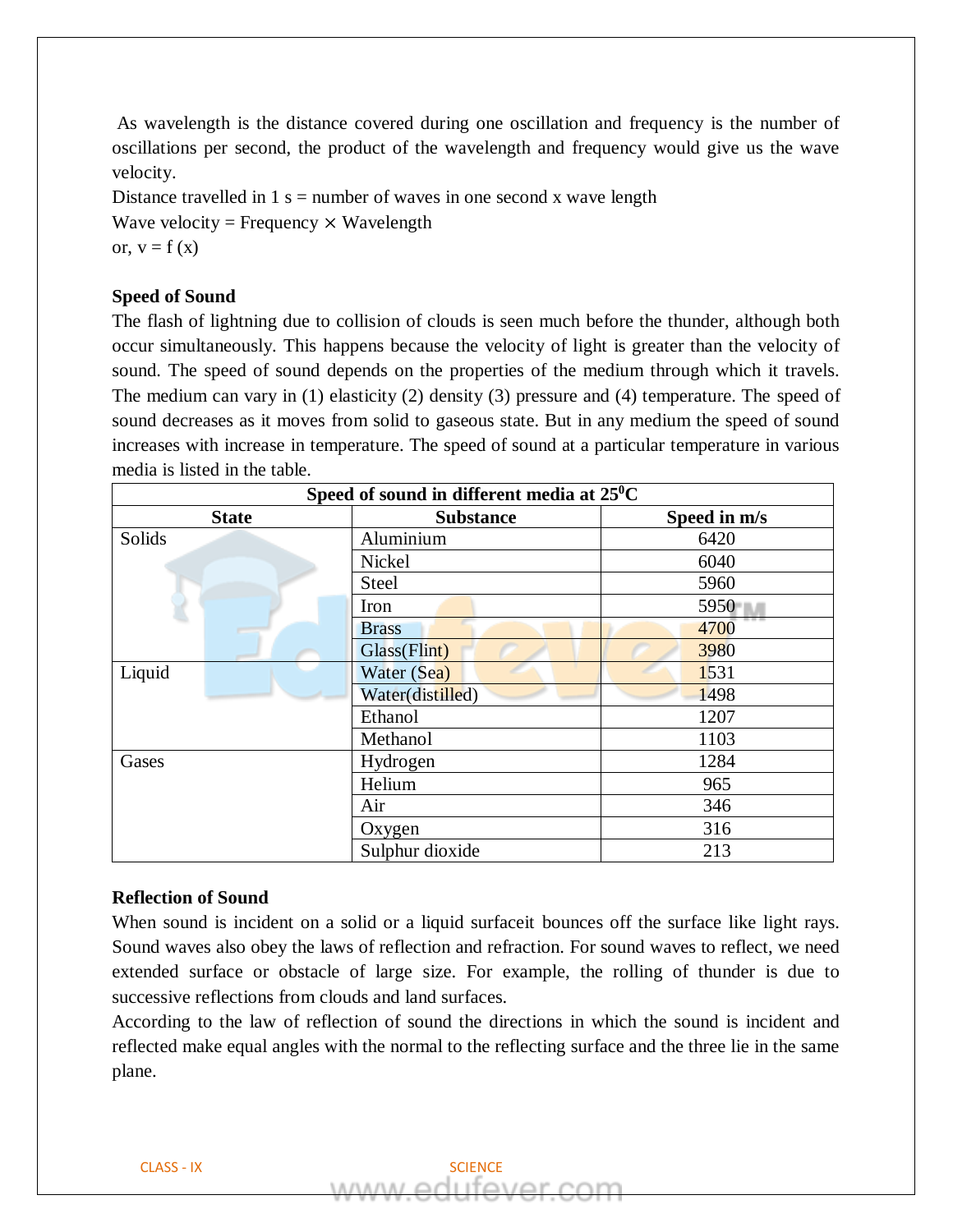#### **Echoes**

Like all waves, sound waves can be reflected. Sound waves suffer reflection from the large obstacles. As a result of reflection of sound wave from a large obstacle, the sound is heard which is named as an echo. Ordinarily echo is not heard as the reflected sound gets merged with the original sound. Certain conditions have to be satisfied to hear an echo distinctly (as a separate sound). The sensation of any sound persists in our ear for about 0.1 seconds. This is known as the persistence of hearing. If the echo is heard within this time interval, the original sound and its echo cannot be distinguished. So the most important condition for hearing an echo is that the reflected sound should reach the ear only after a lapse of at least 0.1 second after the original sound dies off. As the speed of sound is 340 m/s, the distance travelled by sound in 0.1 second is 34 m. This is twice the minimum distance between a source of sound and the reflector. So, if the obstacle is at a distance of 17 m at least, the reflected sound or the echo is heard after 0.1 second, distinctly.

Further, for reflection of any wave to take place, the size of the reflector should be large compared to the wavelength of the sound, which for ordinary sound is of the order of 1 metre. A large building, a mountain side, large rock formation etc. are good reflectors of sound for producing an echo. Also, for the reflected sound to be heard, it must have enough intensity or loudness. Moreover, if the echo is to be distinguished from the original sound the two should not mix or overlap. For this, the original sound should be of very short duration, like a clap or shout. So, following conditions could be listed for formation of echo:

- The size of the obstacle/reflector must be large compared to the wavelength of the incident sound (for reflection of sound to take place).
- The distance between the source of sound and the reflector should be at least 17 m (so that the echo is heard distinctly after the original sound is over).
- The intensity or loudness of the sound should be sufficient for the reflected sound reaching the ear to be audible. The original sound should be of short duration.

#### **Advantages and Disadvantages of Echoes**

- Echoes can be useful or a nuisance. In a concert hall, echoes can ruin a performance if the walls and ceiling are not properly designed. If the walls are too hard, or too flat, they make good reflecting surfaces for the sound waves.
- Echoes can be used to give vital information. A sonar (Sonar stands for sound navigation ranging) device sends out high frequency sound waves from a ship to find out how close the vessel is to the sea bed. An ultrasound scanner, particularly known for giving images of the unborn baby, works in roughly the same way.
- Bats use echoes to navigate as they fly in the night. This works on the same principle as sonar and ultrasound scanner. The bat sends out tiny, high pitched squeaks, which bounce off the objects in the bat's flight path. The echoes reach the bat, which then adjusts its course to avoid the obstacles. Many bats have very large ears to catch as much of the reflected sound as possible.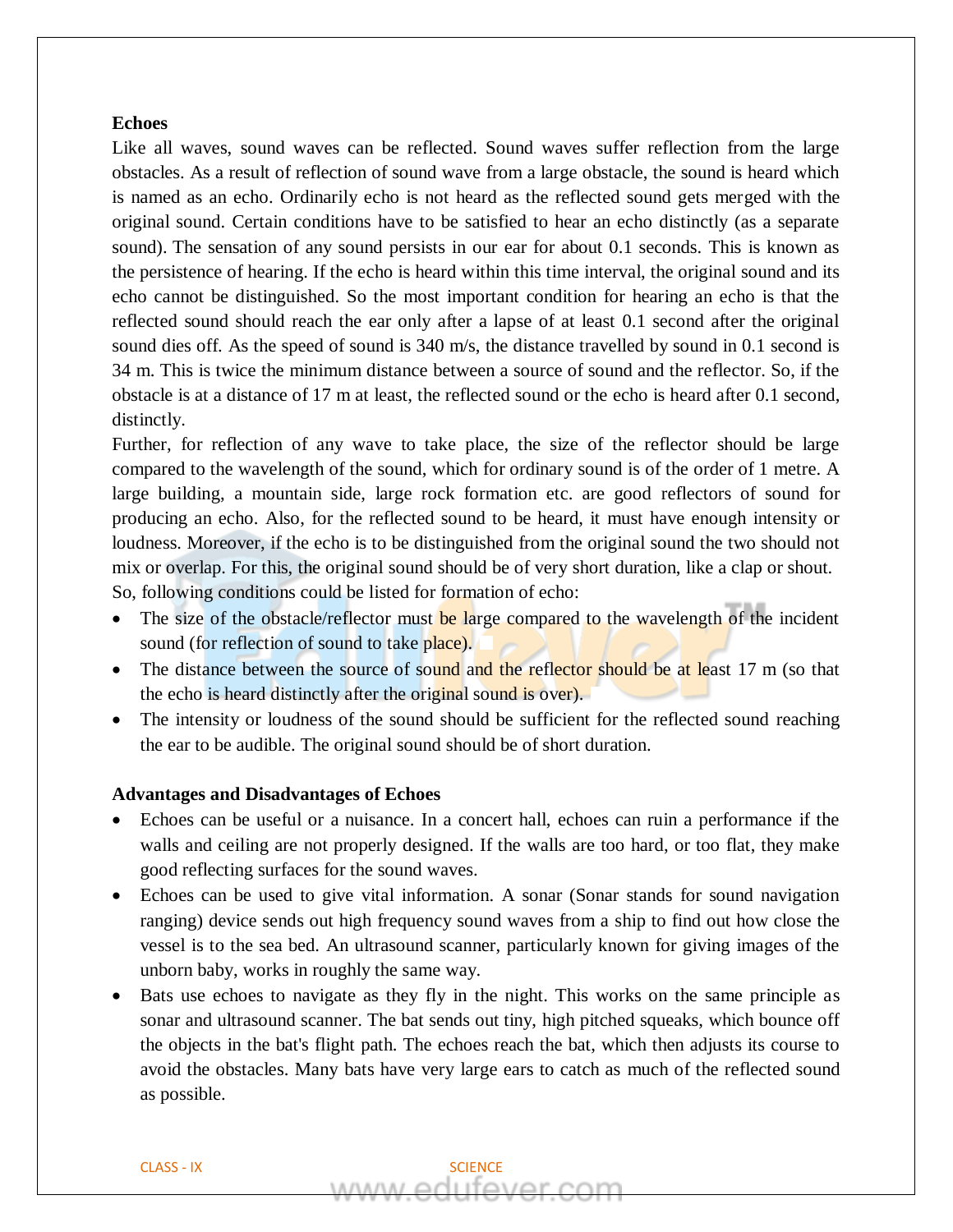• When animals such as bats and dolphins use echoes, it is called echo location. They use it to find their way around or to locate prey. Echo location describes the way of how some animals detect the size and position of objects around them.



• At night, bats use echolocation to guide them in flight. They send out tiny 'clicks', which bounce off objects and return to the bat. It builds up a 'sound' picture of its surroundings.

## **Reverberation**

Due to reflection of light a sound created in a big hall will persist until it is reduced to a value where it is no longer audible.

This persistence of audible sound due to the successive reflections from the surrounding objects even after the source has stopped to produce that sound is called reverberation.

There should not be excessive reverberation. To reduce reverberation, the roof and walls of the auditorium are generally covered with sound- absorbent materials like compressed fibre -board, rough plaster or draperies.

#### **Practical Applications of Reflection of Sound**

Some applications of the principle of reflection of sound are:

- Megaphone
- Hearing Board
- Sound Boards

**Megaphone**: Megaphone is a horn-shaped tube. The sound waves are prevented from spreading out by successive reflections and are confined to the air in the tube.

**Hearing aid**: It is a device used by the people who are hard of hearing. Here the sound waves, which are received by the hearing aid are reflected into a narrower area leading to the ear.

**Sound Boards**: Curved surfaces can reflect sound waves. This reflection of sound waves is used in auditorium to spread the waves uniformly throughout the hall. Reflection of sound waves is done by using Sound Boards. The speaker is located at the focus of the sound board.

## **Musical Sound and Noise**

A musical sound can be defined as a pleasant continuous and uniform sound produced by regular and periodic vibrations.

Example: The pleasant sound produced by a guitar, piano, tuning fork etc.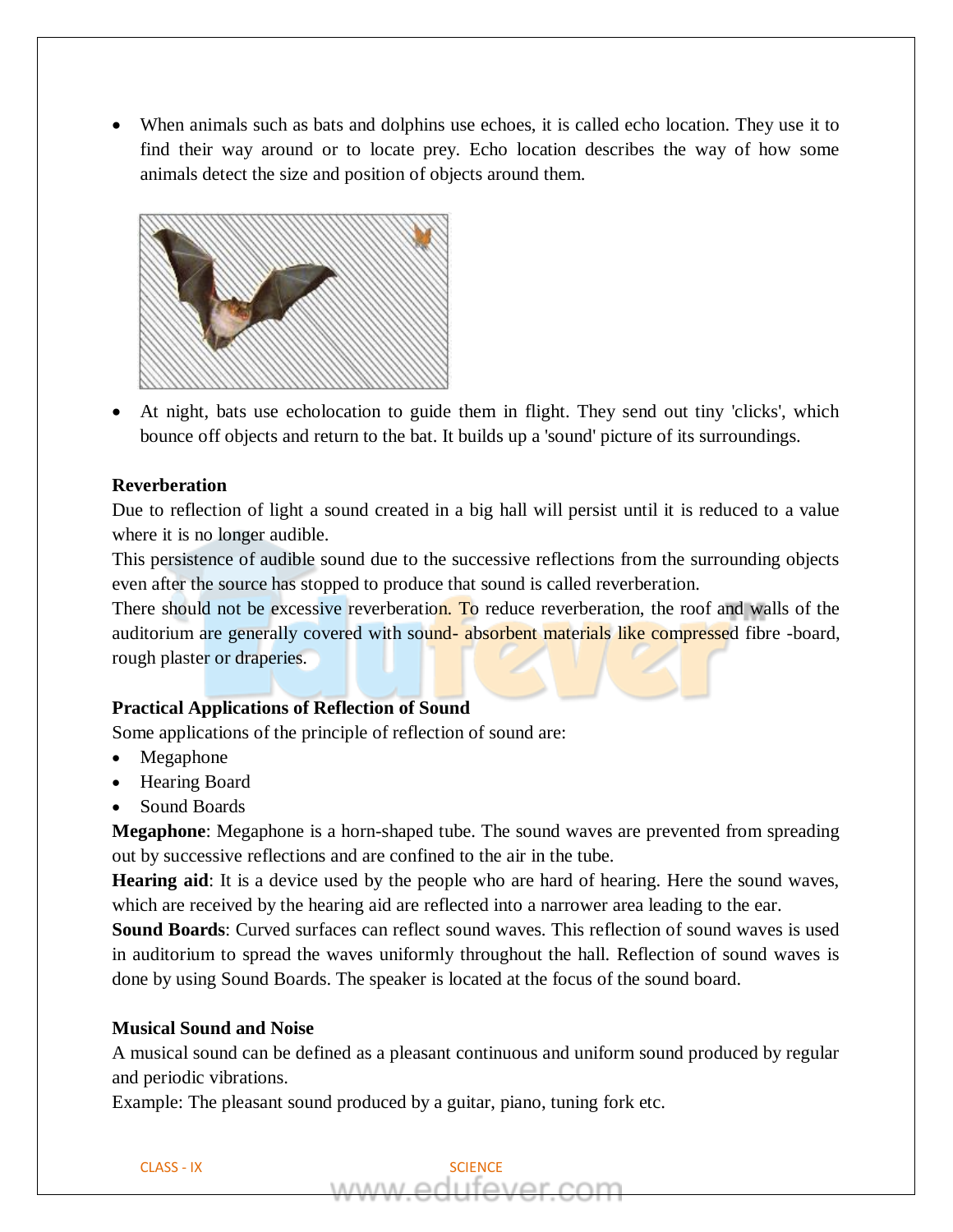Noise can be defined as an irregular succession of disturbances, which are discordant and unpleasant to the ear.

Bats and dolphins can detect the presence of an obstacle by hearing the echo of the sound produced by them. This process is called sound ranging.

## **Range of Hearing**

Sound waves are emitted from a vibrating source and transmitted through air. The human ear can hear sound waves in the range 20 Hz and 20 KHz. This range is known as audible range. The sound waves having frequencies above the audible range are known as ultrasonic waves and it is usually referred as ultrasound. The sound waves having frequencies less than the audible range are called infrasonic waves.

#### **Applications of Ultrasound**

- It is used for medical diagnosis and therapy and also as a surgical tool.
- Bats and porpoises use ultrasound for navigation and to locate food in darkness.
- It is used to detect defective foetus.
- It is used as a tool in the treatment of muscular pain.
- Ultra sonography (is a technique of 3-dimensional photographs with the help of ultrasonic waves) is used to locate the exact position of an eye tumour.

гм

- Ultrasound is generally used to clean spiral tubes, electronic components etc.
- Ultrasound are used to detect cracks and flaws in metal blocks.

# **SONAR**

One of the most important applications of the reflection of sound is oceanographic studies. For this purpose, we use a system called the SONAR. The SONAR is abbreviated form of Sound Navigation and Ranging. The SONAR system is used for detecting the presence of unseen under water object, such as submerged submarine, a sunken ship, iceberg and locating them. In Sonar ultrasonic waves are sent in all directions from the ship and are then received on their return after reflection.

#### **Determination of the depth of an ocean**

The depth of an ocean is determined with the help of SONAR.

Sonar uses ultrasonic waves to detect and locate objects under water.

Ultrasonic waves produced from the transmitter kept in a ship are directed towards the ocean floor.

The ocean floor reflects these waves.

By measuring the time interval t between the generation of the wave and reception of the echo, we calculate the depth of the ocean by using the relation

 $S = \frac{v \times t}{2}$  Where v is the velocity of ultrasonic waves.